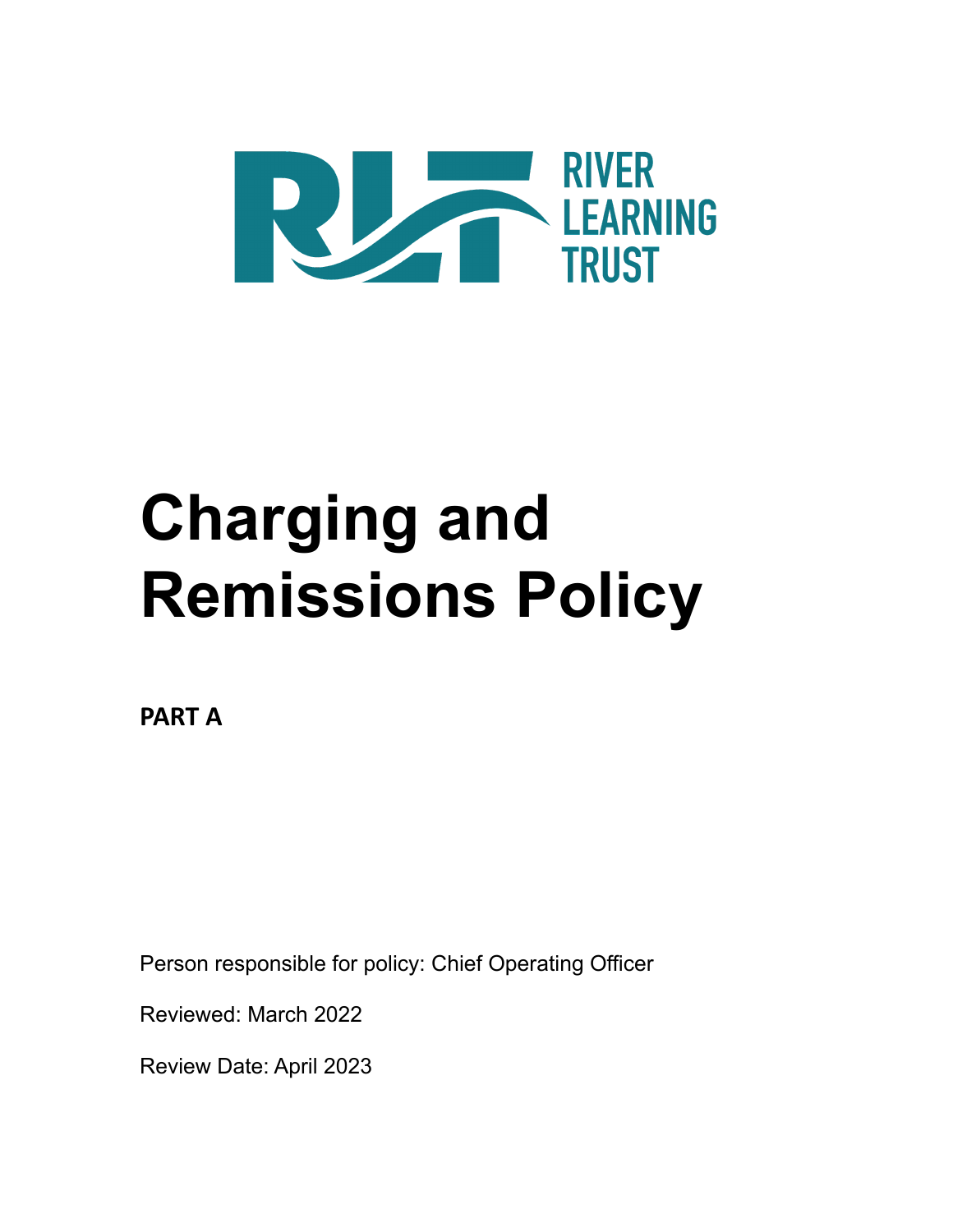# **1. Aim of Policy**

The River Learning Trust believes that all our pupils should have an equal opportunity to benefit from school activities and visits, both curricular and extra-curricular, regardless of their financial means. This policy aims to set out a robust, clear process in place for charging and remissions, and to enable RLT Schools to be clear about what types of activities they can charge for and when charges will be made.

This policy should be read with each school's individual Part B policy.

## **The policy identifies activities for which**

- voluntary contributions may be requested
- charges will be made
- charges will not be made
- charges may be waived

# **2. Legislation and guidance**

The 1996 Education Act requires all schools to have a policy on charging and remissions for school activities, which will be kept under regular review. Academies are required to comply with this Act through their funding agreements. This policy complies with our funding agreement and articles of association and is in line with the government advice [\(Charging for school activities](https://www.gov.uk/government/publications/charging-for-school-activities)) published in May 2018. The review date for this policy is recorded on the front of this policy.

## **The Law says:**

- If the activity cannot be funded without voluntary contributions the parents will be notified of this from the outset.
- No child will be excluded from an activity because parents are unable to pay.
- If insufficient contributions are raised, the trip or activity may have to be cancelled.
- If a parent is unwilling or unable to pay their child will be given an equal chance to go on the visit.

# **3. Definitions**

**Charge:** a fee payable for specifically defined activities. **Remission:** the cancellation of a charge, which would normally be payable.

# **4. Roles and Responsibilities**

**The Trust Board:** is responsible for approving the Trust's charging and remissions policy. The Trust board also has overall responsibility for monitoring the implementation of this policy and approves this Part A. Responsibility for approving the local charging and remissions policy (Part B) has been delegated to each school's Local Governing Body. Monitoring the implementation of this policy has been delegated to each school's Local Governing Body.

**The Local Governing Body:** is responsible for approving the local charging and remissions policy (Part B), ensuring it is aligned to the RLT Part A policy, and for monitoring the implementation of the policy in their own school.

**Headteachers:** are responsible for ensuring staff are familiar with the charging and remissions policy and that it is being applied consistently.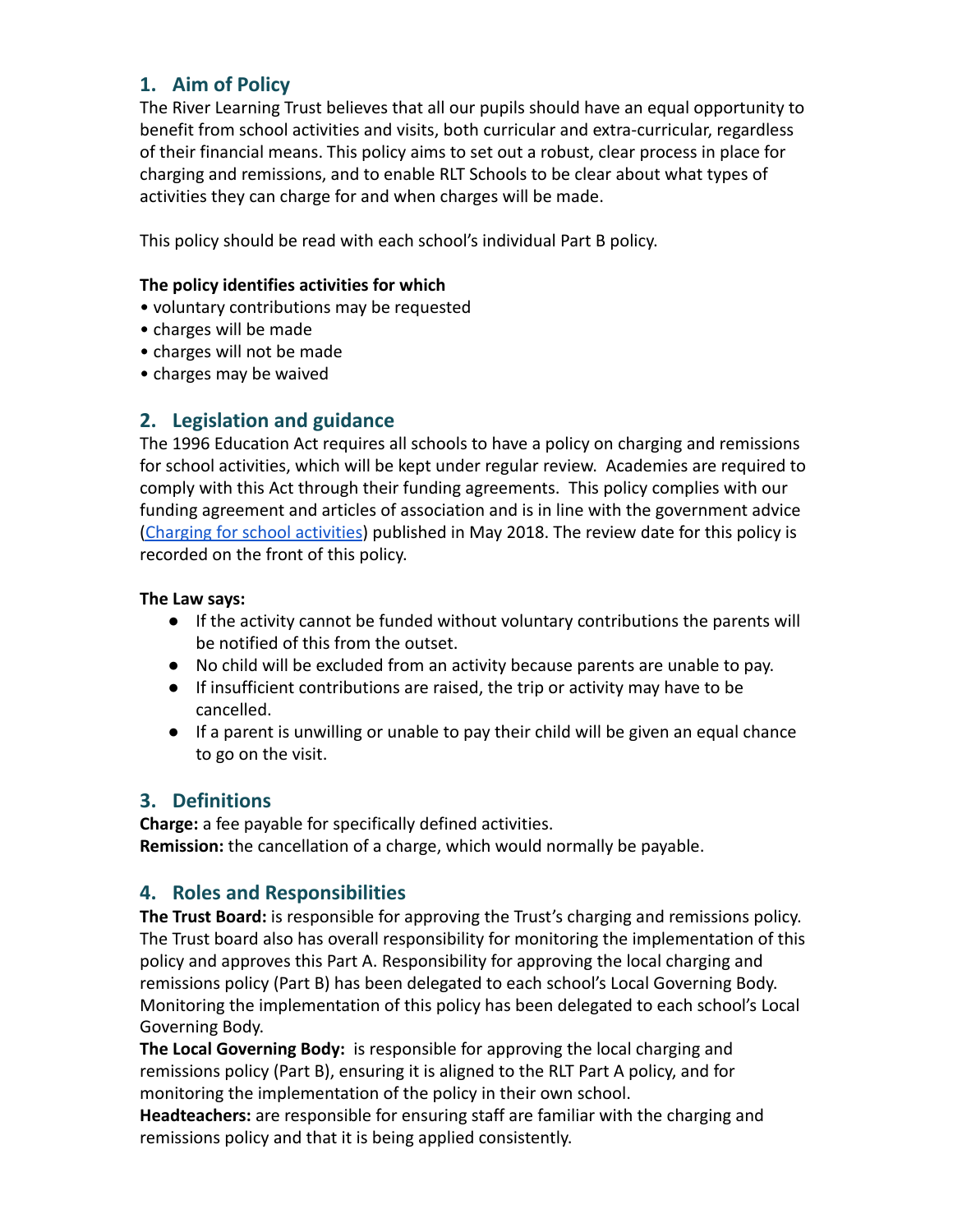**Staff:** are responsible for implementing the charging and remissions policy consistently and for notifying the headteacher of any specific circumstances which they are unsure about or where they are not certain if the policy applies. The school will provide staff with appropriate training in relation to this policy and its implementation. **Parents:** are expected to notify staff or the headteacher of any concerns or queries regarding the charging and remissions policy.

# **5. No charges will be made for**

## **Education**

- An admission application
- Education provided during school hours (including the supply of any materials, books, instruments or other equipment);
- Education provided outside school hours if it is part of:
	- The National Curriculum, or
	- Part of a syllabus for a prescribed public examination that the pupil is being prepared for at the school, or
	- Part of the school's basic curriculum for religious education;
- Tuition for pupils learning to play musical instruments (or singing) if: the tuition is required as part of the National Curriculum, or part of a syllabus for a prescribed public examination that the pupil is being prepared for at the school, or part of religious education; or where a pupil is looked after by a local authority
- Entry for a prescribed public examination if the pupil has been prepared for it at the school

● Examination resit(s) if the pupil is being prepared for the resit(s) at the school

## **Transport**

- transporting registered pupils to or from the school premises, where the local education authority has a statutory obligation to provide transport;
- transporting registered pupils to other premises where the governing body or local authority has arranged for pupils to be educated;
- transport that enables a pupil to meet an examination requirement when he has been prepared for that examination at the school; and

● transport provided in connection with an educational visit.

## **Residential visits**

- Education provided on any visit that takes place during school hours
- Education provided on any visit that takes place outside school hours if it is part of:
	- The national curriculum
	- A syllabus for a prescribed public examination that the pupil is being prepared for at the school
	- Religious education
	- Supply teachers to cover for those teachers who are absent from school accompanying pupils on a residential visit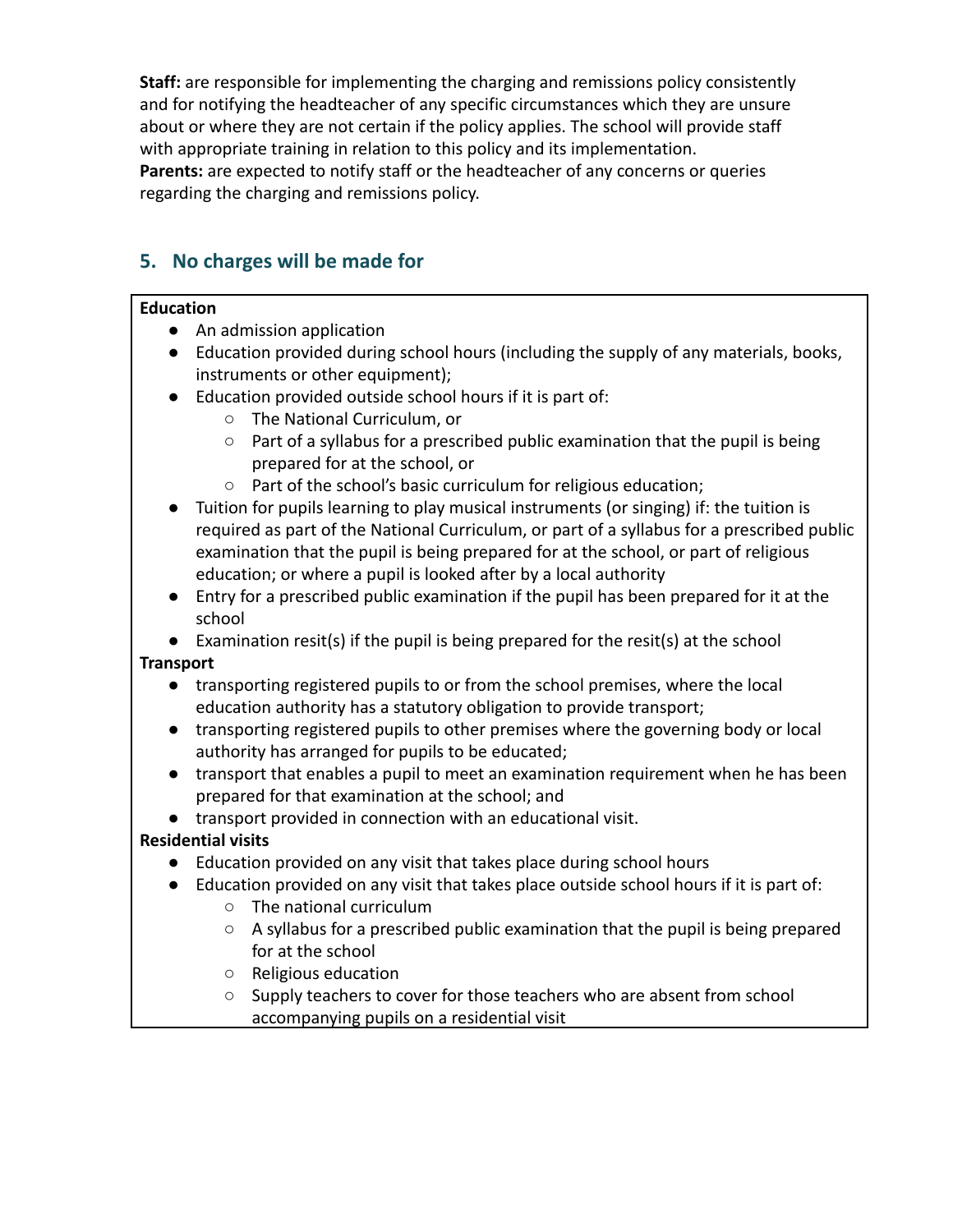# **6. Charges may be made for**

#### **Education**

- Any materials, books, instruments or equipment, where the child's parent wishes him or her to own them
- Optional extras (see below)
- Music and vocal tuition, in limited circumstances
- Certain early years provision (in line with 3 The Education (Charges for Early Years Provision) Regulations 2012)
- Community facilities
- Examination re-sit(s) if the pupil is being prepared for the re-sit(s) at the school **and** the pupil fails, without good reason, to meet any examination requirement for a syllabus

#### **Optional extras**

Each school within the River Learning Trust will have an individual policy (Part B) identifying procedures for optional extras, including residential trips and activities which can be charged for.

#### **Activities outside school hours**

Residential and non-residential activities (other than those listed in Section 5 above) which take place outside school hours, but only if the majority of the time spent on that activity takes place outside school hours (time spent on travel counts in this calculation if the travel itself occurs during school hours).

#### **Residential visits during school hours**

The board and lodging costs (but only those costs) of residential trips deemed to take place during school time, However pupils whose parents are in receipt of certain benefits (see remissions policy below) will be exempt from paying the cost of board and lodging.

#### **Music tuition**

Music tuition for individuals or appropriate sized groups of pupils to play a musical instrument or to sing and which is not an essential part of either the National Curriculum or a public examination syllabus for all pupils. Schools can charge for vocal or instrumental tuition provided either individually or to groups of pupils, provided that the tuition is provided at the request of the pupil's parent.

**When any trip is arranged, parents will be notified of the policy for allocating places. This should recognise that parents may not be able to pay quickly and may have to budget for the trip over a reasonable period of time.**

## **7. Voluntary contributions**

Separately from the matter of charging, schools may also seek voluntary contributions in order to offer a wide variety of experiences to pupils and to fund activities during school hours which would not otherwise be possible. All requests for voluntary contributions